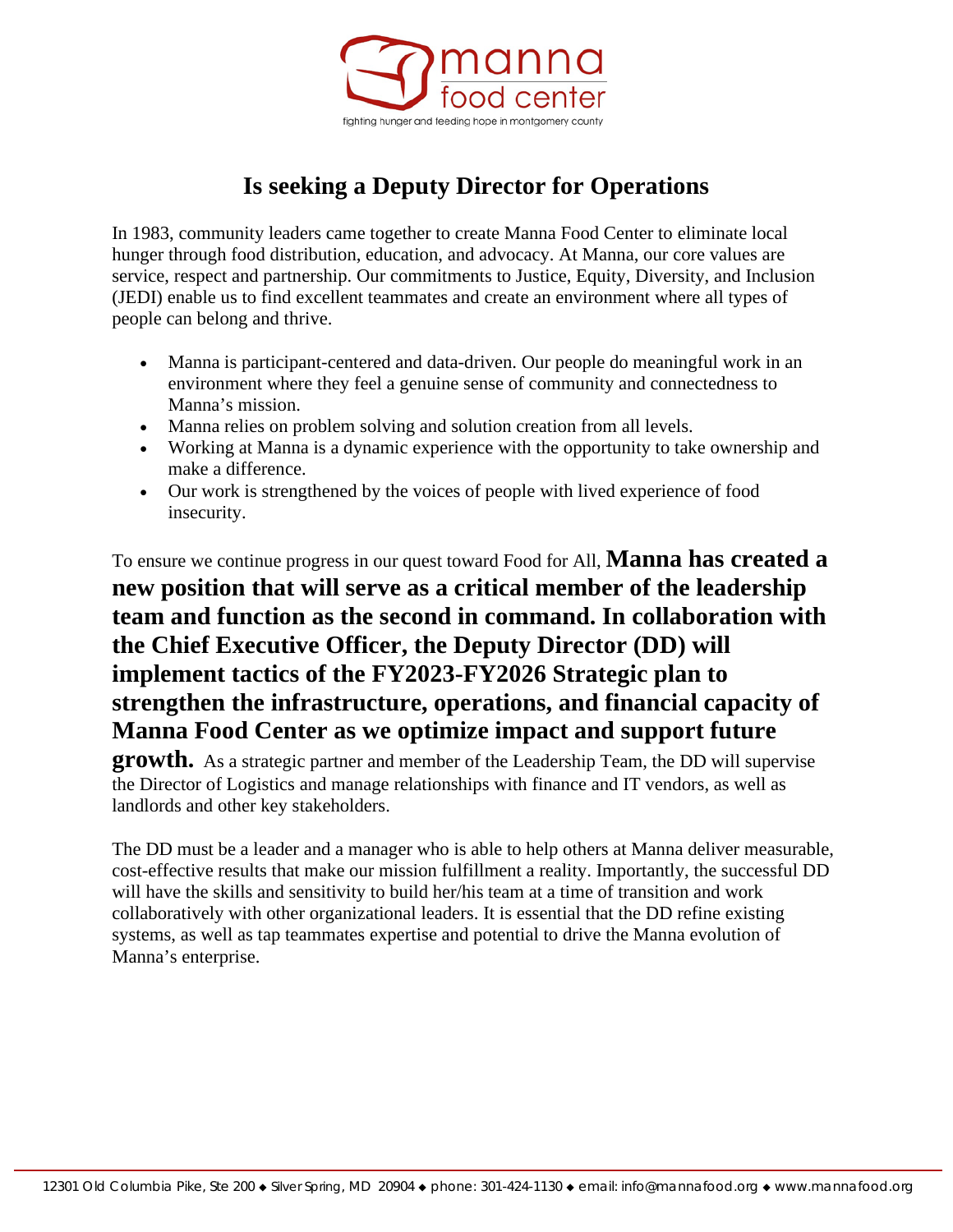### **Responsibilities**



Reporting to the CEO of Manna, the DD will lead all internal operations to guarantee that staff and volunteers have the tools and infrastructure they need to execute their tasks.

- o Finance and Administration
	- Oversee Manna's outsourced financial management services to ensure execution of both short- and long-term tasks and responsibilities, to include annual budget planning, audit process, and core accounting tasks.
	- Guide evolution of finance functions to ensure the effective implementation of complex policies and procedures that support sustainability and future growth.
	- Support board finance committee with governance matters such as budget review, reserve and investment policy implementation, and banking relationships.
	- In partnership with pro bono attorneys, review legal contracts for CEO execution.
	- Maintain tax exemption status, business licenses and permits
	- Ensure that the agency record retention system and Standard Operating Procedures/Processes are up to date.
	- Respond to local, state, and federal guidance and regulations related to Environment, Health & Safety across the organization
- o Logistics
	- Support and supervise the Director of Logistics, ensuring the success of the logistics team that is primarily focused on receiving, processing, and sharing inventory through Food for Families and School Based programs according to mission-based priorities.
	- Work with peer agencies and donor organizations so that partnerships are built and maintained for the collection, storing, and sharing of donated and surplus foods. This includes leadership of Farm to Food Bank and Community Food Rescue.
	- Oversee vehicle and equipment leases, purchases maintenance,
- o Technology
	- Analyze the current technology infrastructure and scope out the next level of information technology and financial systems that support the growth of specific programs and the organization overall
	- Developing an annual plan for IT security, equipment replacement, and network enhancements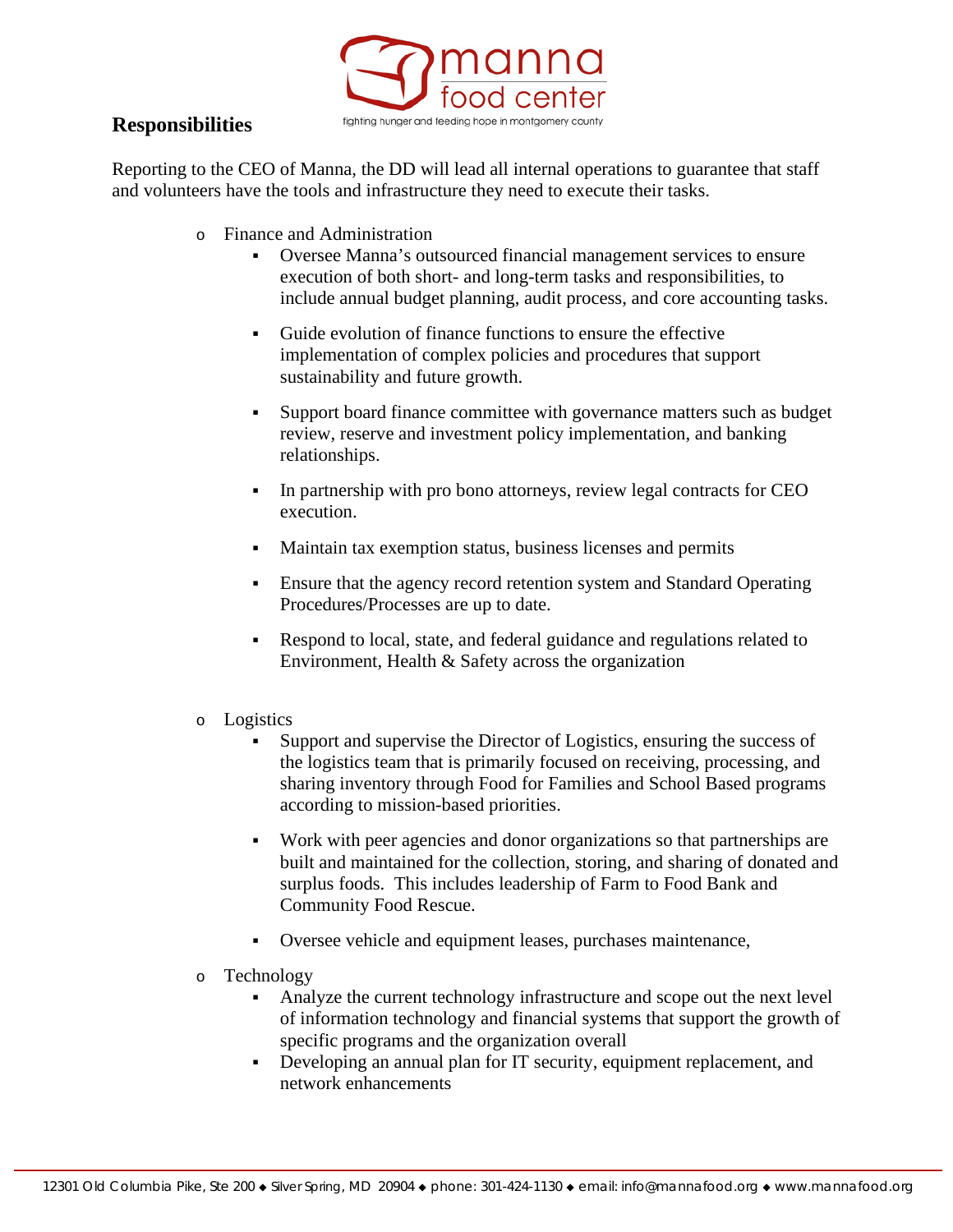

- Oversee IT help-ticket system to assist with prioritizing of issues/troubleshooting and to guide the training and support of staff in utilizing technology investments
- o Facilities
	- Work with landlords, vendors, and neighbors to make sure both Manna leased facilities, as well as satellite locations, are well-maintained, safe, and compliant with all necessary regulations, licenses, and contractual obligations.
	- Guide the Executive Assistant in the procuring and stocking of office supplies and work with her to secure and maintain all necessary office equipment and furniture.

#### **Qualifications and Competencies**

- Bachelor's degree or equivalent required. Advanced degree or MBA preferred. Certifications in health and safety practices helpful (ex. Global Biorisk Advisory Council, ServSafe) . 15+ years of relevant experience is ideal
- At least 10+ years of progressive leadership experience including financial management, with 2-3 year leading operational functions
- Strong analytical skills and understanding of how operations and finance support the broader mission of the organization
- Experience either as an employee or board member of a nonprofit organization; must be familiar with nonprofit finance and accounting regulations.
- Proven track record of success facilitating progressive organizational change and development
- Excellent judgment and creative problem-solving skills
- Strong supervising, facilitating, and coaching experience to support teams with diverse levels of expertise and skill sets in a warehouse environment
- Ability to enforce accountability, develop staff, and put our people in a position to succeed
- Superior management skills; ability to influence and engage direct and indirect reports, peers, and consultants
- Self-reliant, good problem solver, results oriented
- Energetic, flexible, collaborative, and proactive; a role model who can positively and productively impact both strategic and tactical finance and operational initiatives.

The DD will have broad experience with the full range of business functions and systems, including strategic planning, budgeting, business analysis.